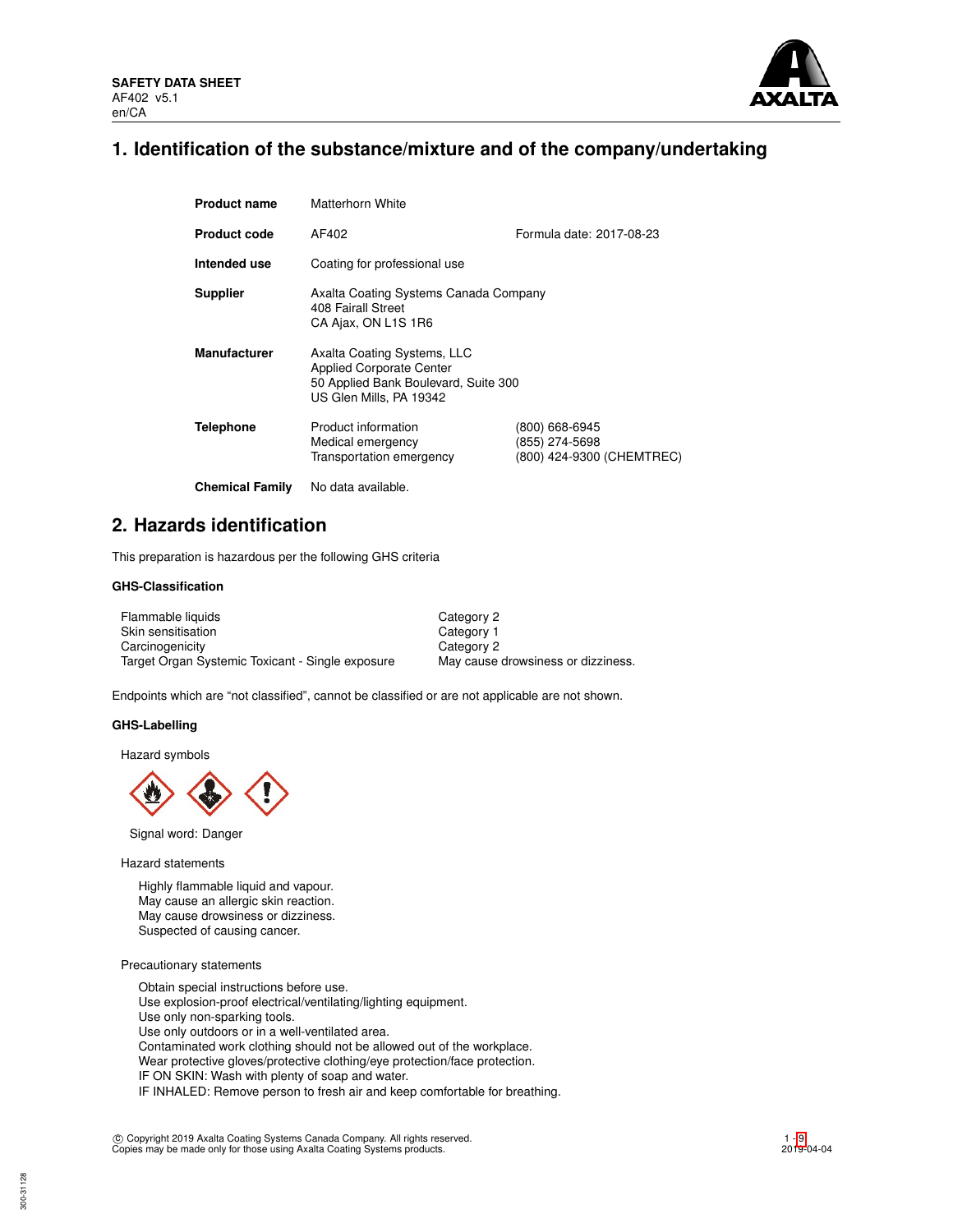

Specific treatment (see supplemental first aid instructions on this label). If skin irritation or rash occurs: Get medical advice/ attention. Wash contaminated clothing before reuse. Store in a well-ventilated place. Keep container tightly closed. Store locked up. Dispose of contents/container in accordance with local regulations. Keep away from heat, hot surfaces, sparks, open flames and other ignition sources. No smoking. Ground and bond container and receiving equipment. Take action to prevent static discharges. Avoid breathing dust/ fume/ gas/ mist/ vapours/ spray. IF ON SKIN (or hair): Take off immediately all contaminated clothing. Rinse skin with water or shower.

## **Other hazards which do not result in classification**

Intentional misuse by deliberately concentrating and inhaling the contents may be harmful or fatal.

**The following percentage of the mixture consists of ingredient(s) with unknown acute toxicity:** 0 %

## **3. Composition/information on ingredients**

Mixture of synthetic resins, pigments, and solvents

### **Components**

| CAS-No.    | Chemical name                                                          | Concentration |
|------------|------------------------------------------------------------------------|---------------|
| 13463-67-7 | Titanium dioxide                                                       | 31.6%         |
| 123-86-4   | Butyl acetate                                                          | 10 - 30%      |
| 103-09-3   | 2-ethylhexyl acetate                                                   | $3 - 7%$      |
| 110-43-0   | Methyl amyl ketone                                                     | $3 - 7%$      |
| 67-64-1    | Acetone                                                                | $1 - 5%$      |
| 41556-26-7 | Bis(1,2,2,6,6-pentamethyl-4-piperidinyl)<br>seba-<br>cate              | $0.1 - 1.0\%$ |
| 82919-37-7 | Decanedioic acid, methyl 1,2,2,6,6-pentamethyl-<br>4-piperidinyl ester | $0.1 - 1.0\%$ |
| 1445-45-0  | Trimethyl orthoacetate                                                 | $0.1 - 1.0\%$ |

Actual concentration ranges withheld as a trade secret. Non-regulated ingredients 30 - 40%

## **4. First aid measures**

### **Eye contact**

Remove contact lenses. Irrigate copiously with clean, fresh water for at least 15 minutes, holding the eyelids apart. Seek medical advice.

### **Skin contact**

Do NOT use solvents or thinners. Take off all contaminated clothing immediately. Wash skin thoroughly with soap and water or use recognized skin cleanser. If skin irritation persists, call a physician.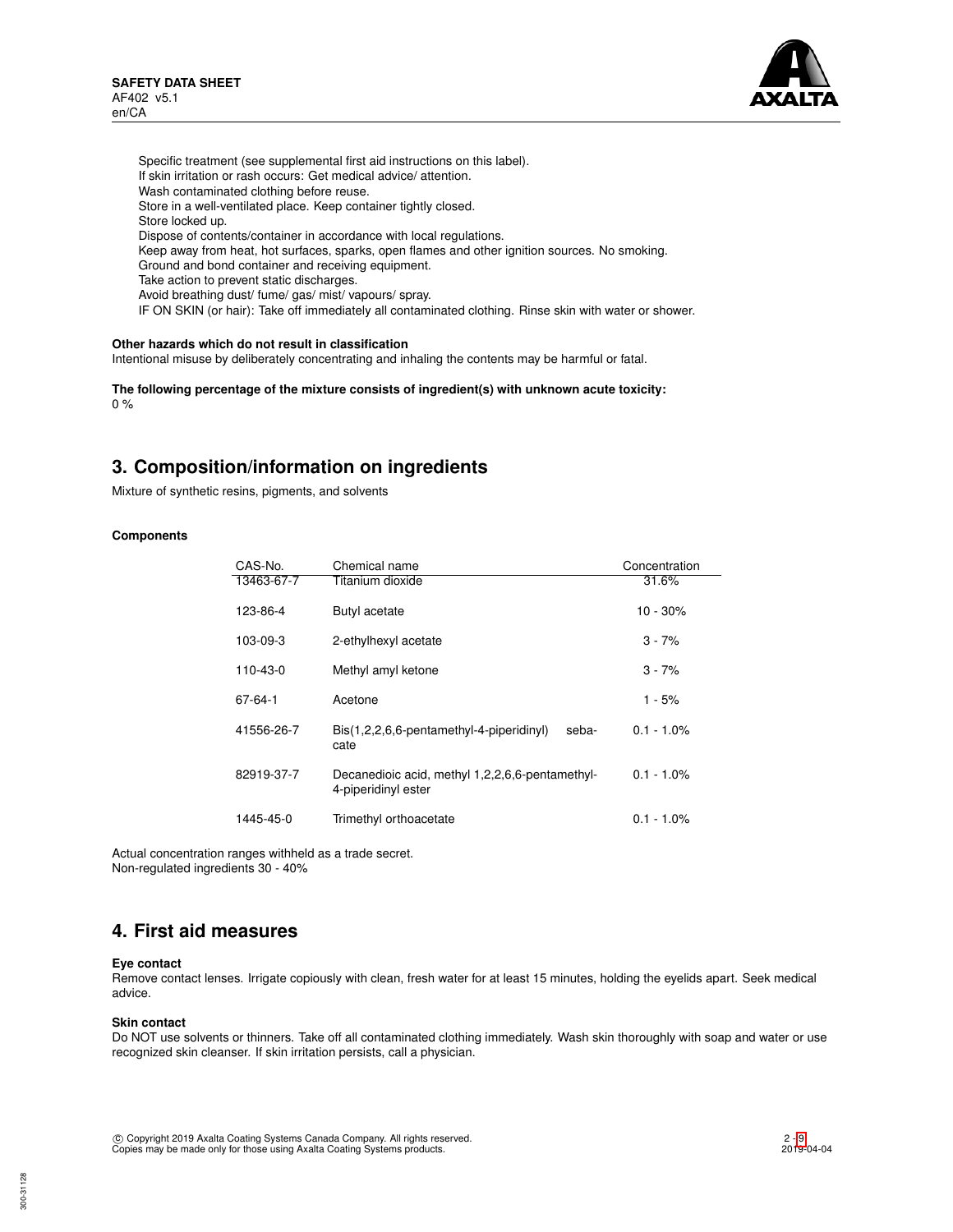

### **Inhalation**

Avoid inhalation of vapour or mist. Move to fresh air in case of accidental inhalation of vapours. If breathing is irregular or stopped, administer artificial respiration. If unconscious place in recovery position and seek medical advice. If symptoms persist, call a physician.

### **Ingestion**

If swallowed, seek medical advice immediately and show this safety data sheet (SDS) or product label. Do NOT induce vomiting. Keep at rest.

### **Most Important Symptoms/effects, acute and delayed**

### **Inhalation**

May cause nose and throat irritation. May cause nervous system depression characterized by the following progressive steps: headache, dizziness, nausea, staggering gait, confusion, unconsciousness. Reports have associated repeated and prolonged overexposure to solvents with permanent brain and nervous system damage. If this product mixed with an isocyanate activator/hardener (see SDS for the activator), the following health effects may apply: Exposure to isocyanates may cause respiratory sensitization. This effect may be permanent. Symptoms include an asthma-like reaction with shortness of breath, wheezing, cough or permanent lung sensitization. This effect may be delayed for several hours after exposure. Repeated overexposure to isocyanates may cause a decrease in lung function, which may be permanent. Individuals with lung or breathing problems or prior reactions to isocyanates must not be exposed to vapors or spray mist of this product.

### **Ingestion**

May result in gastrointestinal distress.

#### **Skin or eye contact**

May cause irritation or burning of the eyes. Repeated or prolonged liquid contact may cause skin irritation with discomfort and dermatitis. If this product is mixed with an isocyanate, skin contact may cause sensitization.

### **Indication of Immediate medical attention and special treatment needed if necessary**

No data available on the product. See section 3 and 11 for hazardous ingredients found in the product.

## **5. Firefighting measures**

### **Suitable extinguishing media**

Universal aqueous film-forming foam, Carbon dioxide (CO2), Dry chemical

### **Extinguishing media which shall not be used for safety reasons**

High volume water jet

## **Hazardous combustion products**

CO, CO2, smoke, and oxides of any heavy metals that are reported in "Composition, Information on Ingredients" section.

### **Fire and Explosion Hazards**

Flammable liquid. Vapor/air mixture will burn when an ignition source is present.

### **Special Protective Equipment and Fire Fighting Procedures**

Full protective flameproof clothing should be worn as appropriate. Wear self-contained breathing apparatus for firefighting if necessary. In the event of fire, cool tanks with water spray. Do not allow run-off from fire fighting to enter public sewer systems or public waterways.

## **6. Accidental release measures**

### **Procedures for cleaning up spills or leaks**

Ventilate area. Remove sources of ignition. Prevent skin and eye contact and breathing of vapor. If the material contains, or is mixed with an isocyanate activator/hardener: Wear a positive-pressure, supplied-air respirator (NIOSH approved TC-19C), eye protection, gloves and protective clothing. Pour liquid decontamination solution over the spill and allow to sit at least 10 minutes. Typical decontamination solutions for isocyanate containing materials are: 20% Surfactant (Tergitol TMN 10) and 80% Water OR 0 -10% Ammonia, 2-5% Detergent and Water (balance) Pressure can be generated. Do not seal waste containers for 48 hours to allow C02 to vent. After 48 hours, material may be sealed and disposed of properly. If material does not contain or is not mixed with an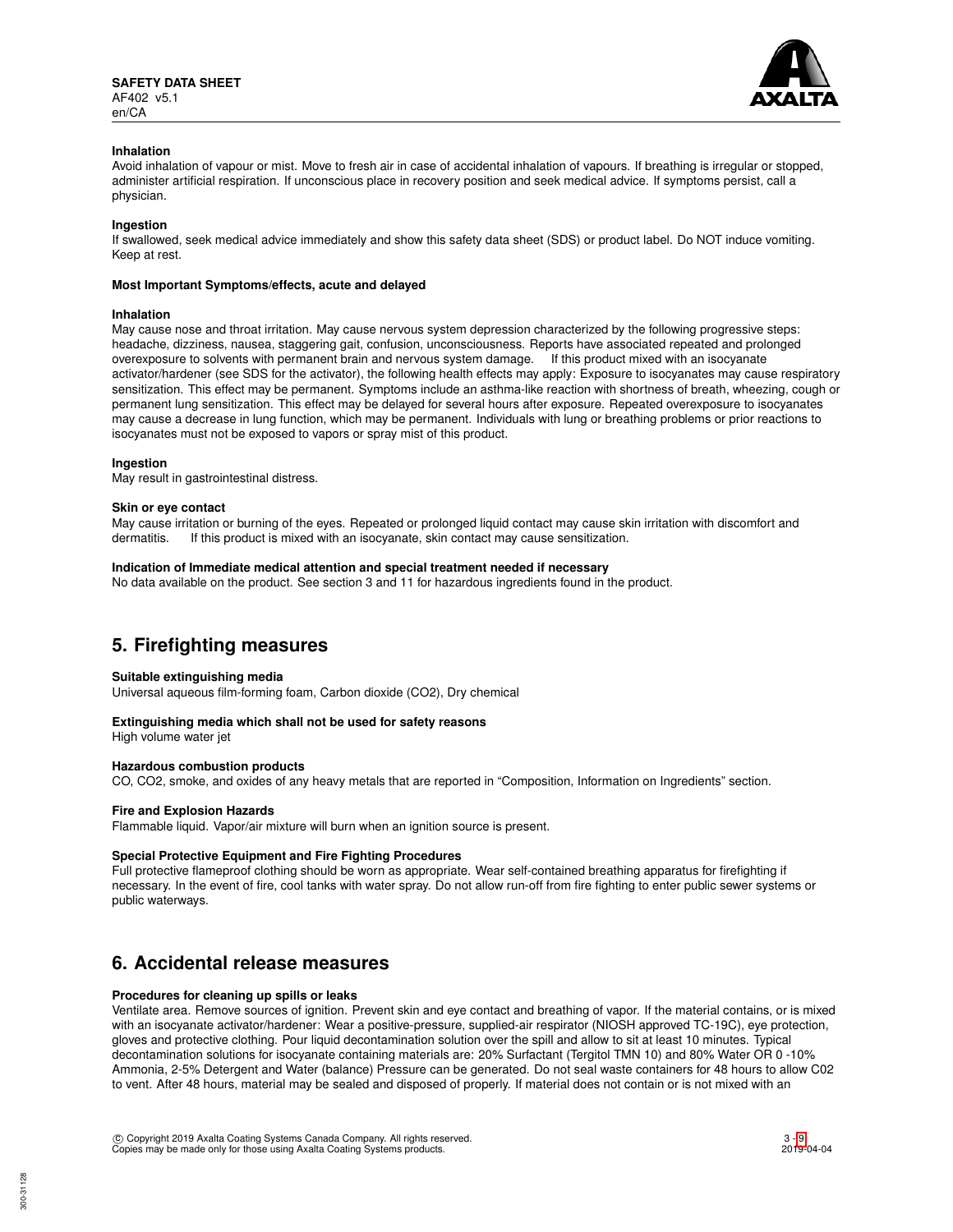

isocyanate activator/hardener: Wear a properly fitted air-purifying respirator with organic vapor cartridges (NIOSH approved TC-23C), eye protection, gloves and protective clothing. Confine, remove with inert absorbent, and dispose of properly.

### **Environmental precautions**

Do not let product enter drains. Notify the respective authorities in accordance with local law in the case of contamination of rivers, lakes or waste water systems.

## **7. Handling and storage**

#### **Precautions for safe handling**

Observe label precautions. Keep away from heat, sparks, flame, static discharge and other sources of ignition. VAPORS MAY CAUSE FLASH FIRE. Close container after each use. Ground containers when pouring. Do not transfer contents to bottles or unlabeled containers. Wash thoroughly after handling and before eating or smoking. Do not store above 49 °C (120 °F). If material is a coating: do not sand, flame cut, braze or weld dry coating without a NIOSH approved air purifying respirator with particulate filters or appropriate ventilation , and gloves. Combustible dust clouds may be created where operations produce fine material (dust). Avoid formation of significant deposits of material as they may become airborne and form combustible dust clouds. Build up of fine material should be cleaned using gentle sweeping or vacuuming in accordance with best practices. Cleaning methods (e.g. compressed air) which can generate potentially combustible dust clouds should not be used.

### **Advice on protection against fire and explosion**

Solvent vapours are heavier than air and may spread along floors. Vapors may form explosive mixtures with air and will burn when an ignition source is present. Always keep in containers of same material as the original one. Never use pressure to empty container: container is not a pressure vessel. The accumulation of contaminated rags may result in spontaneous combustion. Good housekeeping standards and regular safe removal of waste materials will minimize the risks of spontaneous combustion and other fire hazards.

### **Storage**

#### **Requirements for storage areas and containers**

Observe label precautions. Store in a dry, well ventilated place away from sources of heat, ignition and direct sunlight. No smoking. Prevent unauthorized access. Containers which are opened must be carefully resealed and kept upright to prevent leakage.

#### **Advice on common storage**

Store separately from oxidizing agents and strongly alkaline and strongly acidic materials.

## **8. Exposure controls/personal protection**

### **Engineering controls and work practices**

Provide adequate ventilation.This should be achieved by a good general extraction and -if practically feasible- by the use of a local exhaust ventilation.If these are not sufficient to maintain concentrations of particulates and solvent vapour below the OEL, suitable respiratory protection must be worn.

### **National occupational exposure limits**

| CAS-No.    | Chemical name      | Source Time                             | Type                                    | Value                             | Note              |
|------------|--------------------|-----------------------------------------|-----------------------------------------|-----------------------------------|-------------------|
| 13463-67-7 | Titanium dioxide   | OSHA 8 hr                               | <b>TWA</b>                              | 15 mg/m3                          | <b>Total Dust</b> |
| 123-86-4   | Butyl acetate      | ACGIH 15 min<br>ACGIH 8 hr<br>OSHA 8 hr | <b>STEL</b><br><b>TWA</b><br><b>TWA</b> | 200 ppm<br>$150$ ppm<br>150 ppm   |                   |
| 110-43-0   | Methyl amyl ketone | ACGIH 8 hr<br>OSHA 8 hr                 | <b>TWA</b><br><b>TWA</b>                | 50 ppm<br>$100$ ppm               |                   |
| 67-64-1    | Acetone            | ACGIH 15 min<br>ACGIH 8 hr<br>OSHA 8 hr | <b>STEL</b><br><b>TWA</b><br><b>TWA</b> | 750 ppm<br>500 ppm<br>$1,000$ ppm |                   |
| Glossarv   |                    |                                         |                                         |                                   |                   |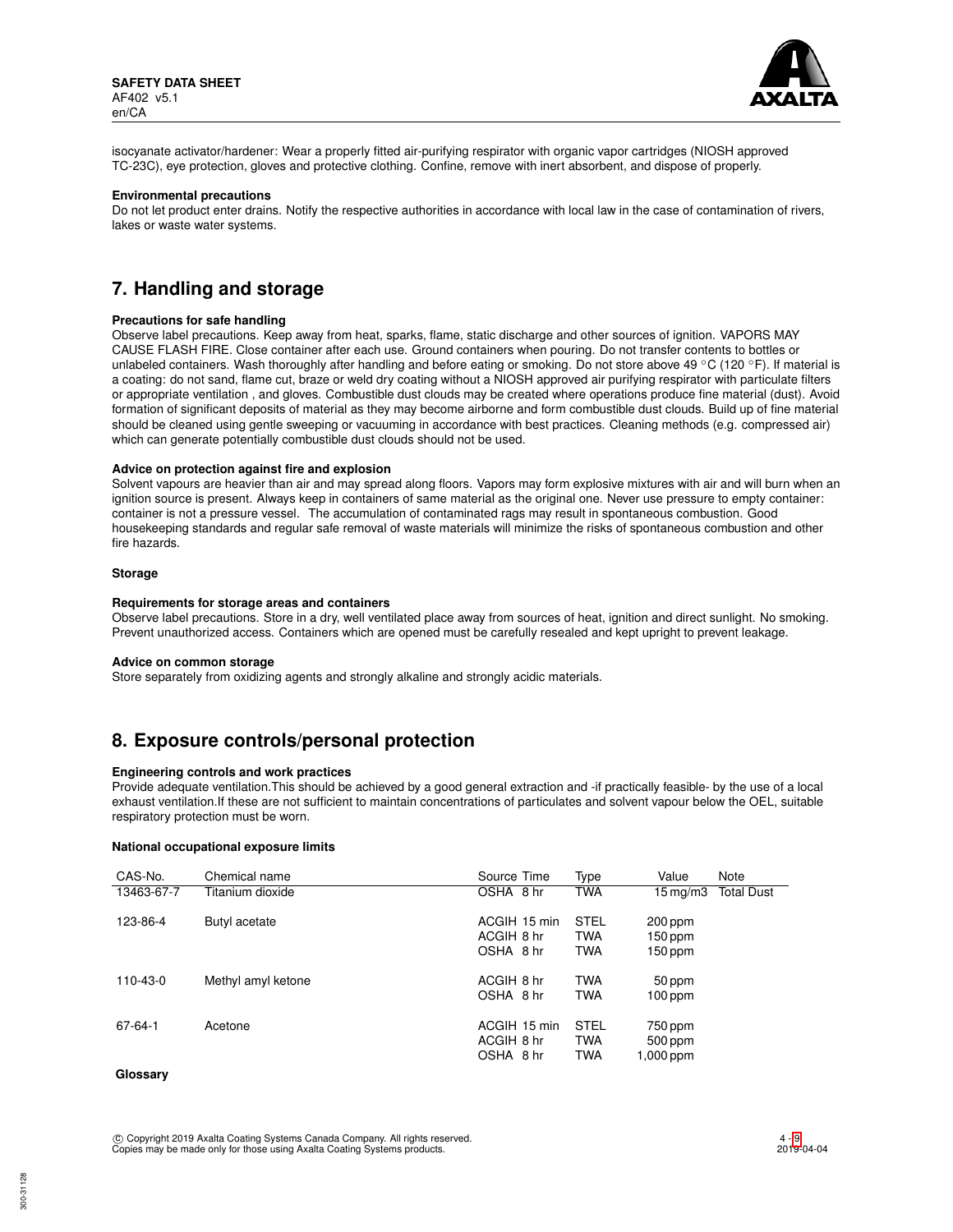

CEIL Ceiling exposure limit STEL Short term exposure limit TWA Time weighted average

TWAE Time-Weighted Average

### **Protective equipment**

Personal protective equipment should be worn to prevent contact with eyes, skin or clothing.

## **Respiratory protection**

Do not breathe vapors or mists. When this product is used with an isocyanate activator/hardener, wear a positive-pressure, supplied-air respirator (NIOSH approved TC-19C) while mixing activator/hardener with paint, during application and until all vapors and spray mist are exhausted. If product is used without isocyanate activator/hardener, a properly fitted air-purifying respirator with organic vapor cartridges (NIOSH TC-23C) and particulate filter (NIOSH TC-84A) may be used. Follow respirator manufacturer's directions for respirator use. Do not permit anyone without protection in the painting area. Refer to the hardener/activator label instructions and SDS for further information. Individuals with history of lung or breathing problems or prior reaction to isocyanates should not use or be exposed to this product if mixed with isocyanate activators/hardeners.

### **Eye protection**

Desirable in all industrial situations. Goggles are preferred to prevent eye irritation. If safety glasses are substituted, include splash guard or side shields.

### **Skin and body protection**

Neoprene gloves and coveralls are recommended.

### **Hygiene measures**

Wash skin thoroughly with soap and water or use recognized skin cleanser. Do NOT use solvents or thinners.

## **Environmental exposure controls**

Do not let product enter drains.

# **9. Physical and chemical properties**

### **Appearance**

**Form:** liquid **Colour:** white

| Flash point                                    | $8^{\circ}$ C     |               |
|------------------------------------------------|-------------------|---------------|
| Lower Explosive Limit                          | 0.7%              |               |
| <b>Upper Explosive Limit</b>                   | 8.1%              |               |
| Evaporation rate                               | Slower than Ether |               |
| Vapor pressure of principal solvent            | 12.8 hPa          |               |
| Solubility of Solvent In Water                 | moderate          |               |
| Vapor density of principal solvent $(Air = 1)$ | 4                 |               |
| Approx. Boiling Range                          | 125 ° C           |               |
| Approx. Freezing Range                         | $-93 - 1843$ °C   |               |
| Gallon Weight (lbs/gal)                        | 10.76             |               |
| <b>Specific Gravity</b>                        | 1.29              |               |
| Percent Volatile By Volume                     | 55.53%            |               |
| Percent Volatile By Weight                     | 36.81%            |               |
| Percent Solids By Volume                       | 44.47%            |               |
| Percent Solids By Weight                       | 63.19%            |               |
| pH (waterborne systems only)                   | Not applicable    |               |
| Partition coefficient: n-octanol/water         | No data available |               |
| Ignition temperature                           | 268 °C            | DIN 51794     |
| Decomposition temperature                      | Not applicable.   |               |
| Viscosity (23 $^{\circ}$ C)                    | Not applicable.   | ISO 2431-1993 |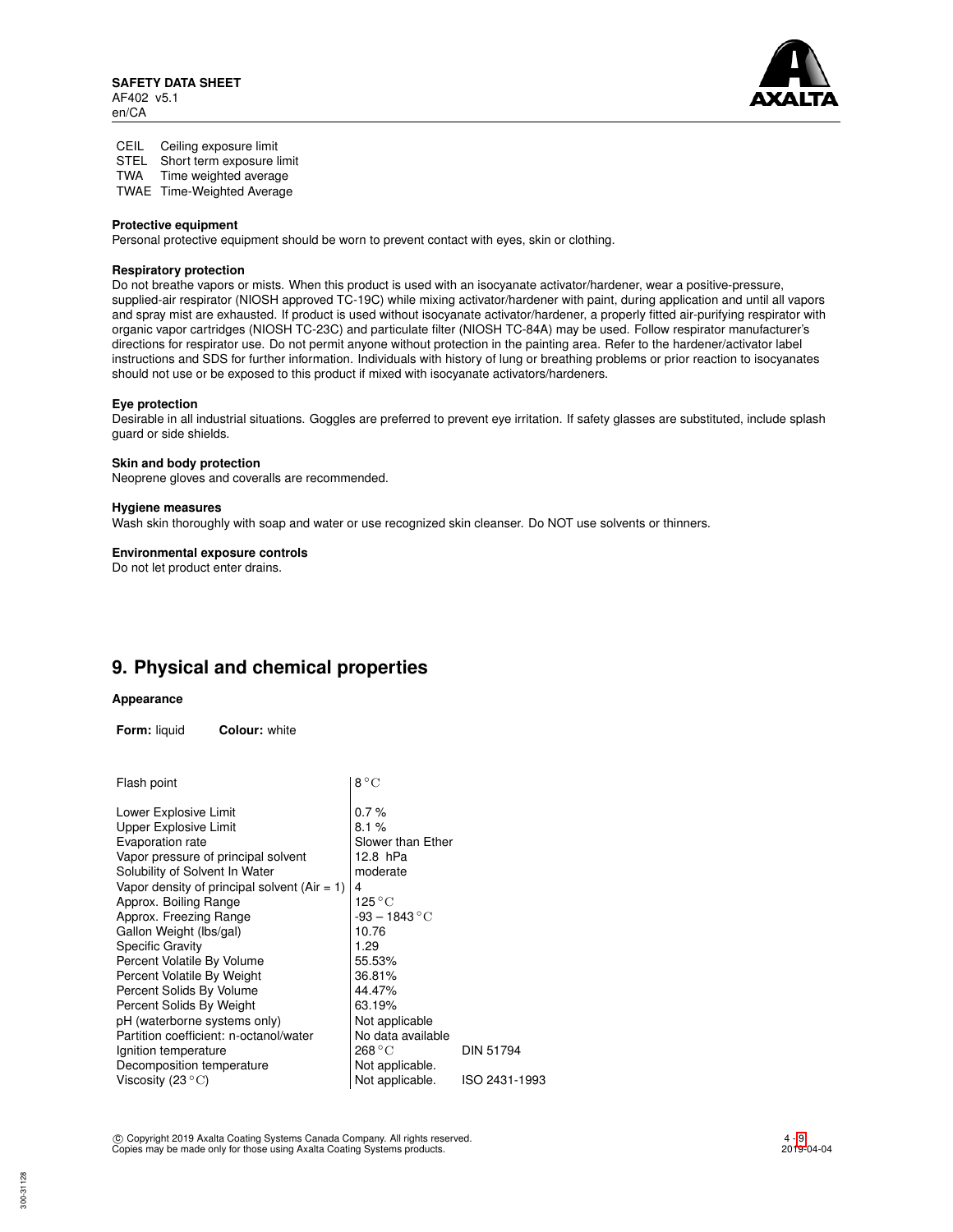

# **10. Stability and reactivity**

## **Stability**

Stable

### **Conditions to avoid**

Stable under recommended storage and handling conditions (see section 7).

### **Materials to avoid**

None reasonably foreseeable.

### **Hazardous decomposition products**

When exposed to high temperatures may produce hazardous decomposition products such as carbon monoxide and dioxide, smoke, oxides of nitrogen.

### **Hazardous Polymerization**

Will not occur.

### **Sensitivity to Static Discharge**

Solvent vapors in air may explode if static grounding and bonding is not used during transfer of this product.

### **Sensitivity to Mechanical Impact**

None known.

## **11. Toxicological information**

## **Information on likely routes of exposure**

### **Inhalation**

May cause nose and throat irritation. May cause nervous system depression characterized by the following progressive steps: headache, dizziness, nausea, staggering gait, confusion, unconsciousness. Reports have associated repeated and prolonged overexposure to solvents with permanent brain and nervous system damage. If this product mixed with an isocyanate activator/hardener (see SDS for the activator), the following health effects may apply: Exposure to isocyanates may cause respiratory sensitization. This effect may be permanent. Symptoms include an asthma-like reaction with shortness of breath, wheezing, cough or permanent lung sensitization. This effect may be delayed for several hours after exposure. Repeated overexposure to isocyanates may cause a decrease in lung function, which may be permanent. Individuals with lung or breathing problems or prior reactions to isocyanates must not be exposed to vapors or spray mist of this product.

### **Ingestion**

May result in gastrointestinal distress.

### **Skin or eye contact**

May cause irritation or burning of the eyes. Repeated or prolonged liquid contact may cause skin irritation with discomfort and dermatitis.

**Delayed and immediate effects and also chronic effects from short and long term exposure:**

**Acute oral toxicity** not hazardous

**Acute dermal toxicity** not hazardous

**Acute inhalation toxicity** not hazardous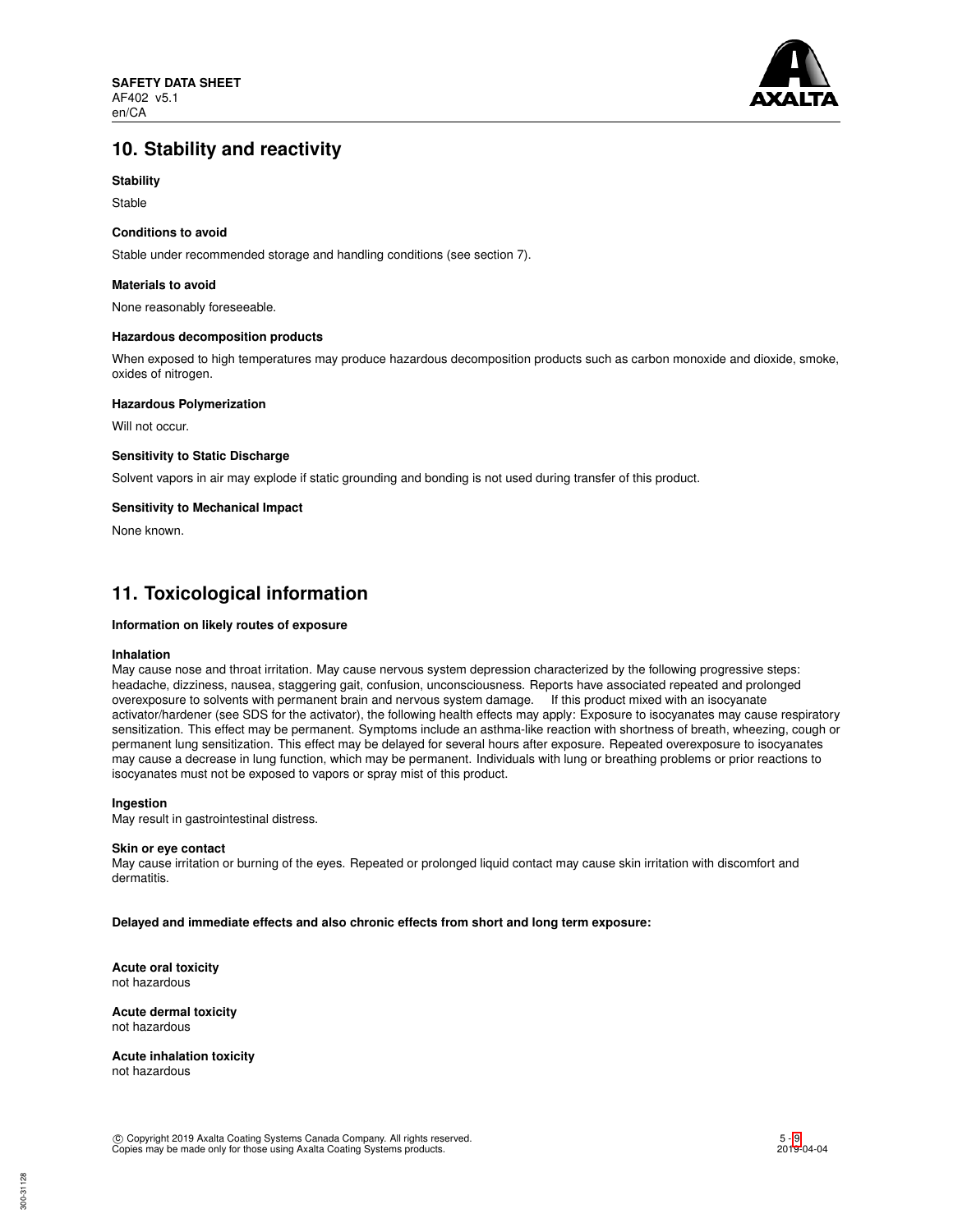

% of unknown composition: 0 %

**Skin corrosion/irritation** Not classified according to GHS criteria

## **Serious eye damage/eye irritation**

Not classified according to GHS criteria

### **Respiratory sensitisation**

Not classified according to GHS criteria

**Skin sensitisation**

| Bis(1,2,2,6,6-pentamethyl-4-piperidinyl) sebacate                             | Category 1A |
|-------------------------------------------------------------------------------|-------------|
| Decanedioic acid, methyl 1,2,2,6,6-pentamethyl-4-piperidinyl ester Category 1 |             |
| Trimethyl orthoacetate                                                        | Category 1  |

**Germ cell mutagenicity** Not classified according to GHS criteria

**Carcinogenicity**

Titanium dioxide Category 2

## **Toxicity for reproduction**

Not classified according to GHS criteria

## **Target Organ Systemic Toxicant - Single exposure**

• **Inhalation**

**Narcotic effects** Methyl amyl ketone

## **Target Organ Systemic Toxicant - Repeated exposure**

Not classified according to GHS criteria

**Aspiration toxicity** Not classified according to GHS criteria

# **Numerical measures of toxicity (acute toxicity estimation (ATE),etc. )**

No information available.

## **Symptoms related to the physical, chemical and toxicological characteristics**

Exposure to component solvents vapours concentration in excess of the stated occupational exposure limit may result in adverse health effect such as mucous membrane and respiratory system irritation and adverse effect on kidney, liver and central nervous system. Symptoms and signs include headache, dizziness, fatigue, muscular weakness, drowsiness and in extreme cases, loss of consciousness. Through skin resorbtion, solvents can cause some of the effects described here. Repeated or prolonged contact with the preparation may cause removal of natural fat from the skin resulting in non-allergic contact dermatitis and absorption through the skin. The liquid splashed in the eyes may cause irritation and reversible damage.

# **12. Ecological information**

There are no data available on the product itself. The product should not be allowed to enter drains or watercourses.

# **13. Disposal considerations**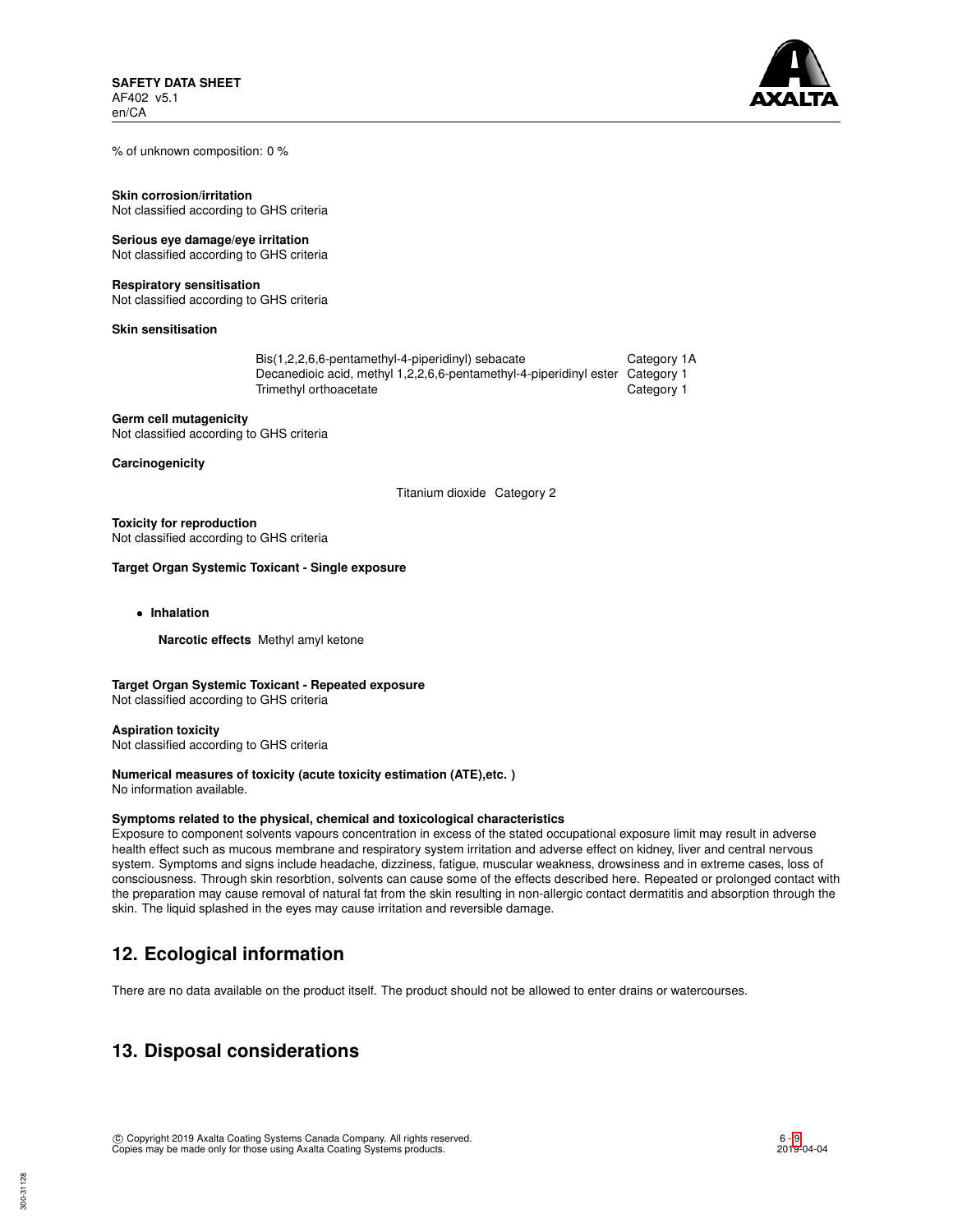

### **Provincial Waste Classification**

Check appropriate provincial and local waste disposal regulations for proper classifications.

### **Waste Disposal Method**

Do not allow material to contaminate ground water systems. Incinerate or otherwise dispose of waste material in accordance with Federal, State, Provincial, and local requirements. Do not incinerate in closed containers.

# **14. Transport information**

## **International transport regulations**

| IMDG (Sea transport)<br>UN number:<br>Proper shipping name: | 1263<br>PAINT   |
|-------------------------------------------------------------|-----------------|
| Hazard Class:                                               | 3               |
| Subsidiary Hazard Class:                                    | Not applicable. |
| Packing group:                                              | н               |
| Marine Pollutant:                                           | no              |
| ICAO/IATA (Air transport)<br>UN number:                     | 1263            |
| Proper shipping name:                                       | PAINT           |
| Hazard Class:                                               | 3               |
| Subsidiary Hazard Class:                                    | Not applicable. |
| Packing group:                                              | н               |
| TDG                                                         |                 |
| UN number:                                                  | 1263            |
| Proper shipping name:                                       | PAINT           |
| Hazard Class:                                               | 3               |
| Subsidiary Hazard Class:                                    | Not applicable. |
| Packing group:                                              | н               |

## **Matters needing attention for transportation**

Confirm that there is no breakage, corrosion, or leakage from the container before shipping. Be sure to prevent damage to cargo by loading so as to avoid falling, dropping, or collapse. Ship in appropriate containers with denotation of the content in accordance with the relevant statutes and rules.

# **15. Regulatory information**

### **TSCA Status**

In compliance with TSCA Inventory requirements for commercial purposes.

### **DSL Status**

All components of the mixture are listed on the DSL.

### **Photochemical Reactivity**

Non-photochemically reactive

### **Regulatory information**

| CAS # Ingredient            |  |         |  | 302 TPQ RQ 311/312 313 |  | RQ(lbs) HAP |  |
|-----------------------------|--|---------|--|------------------------|--|-------------|--|
| 13463-67-7 Titanium dioxide |  | N NR NR |  |                        |  | NR N        |  |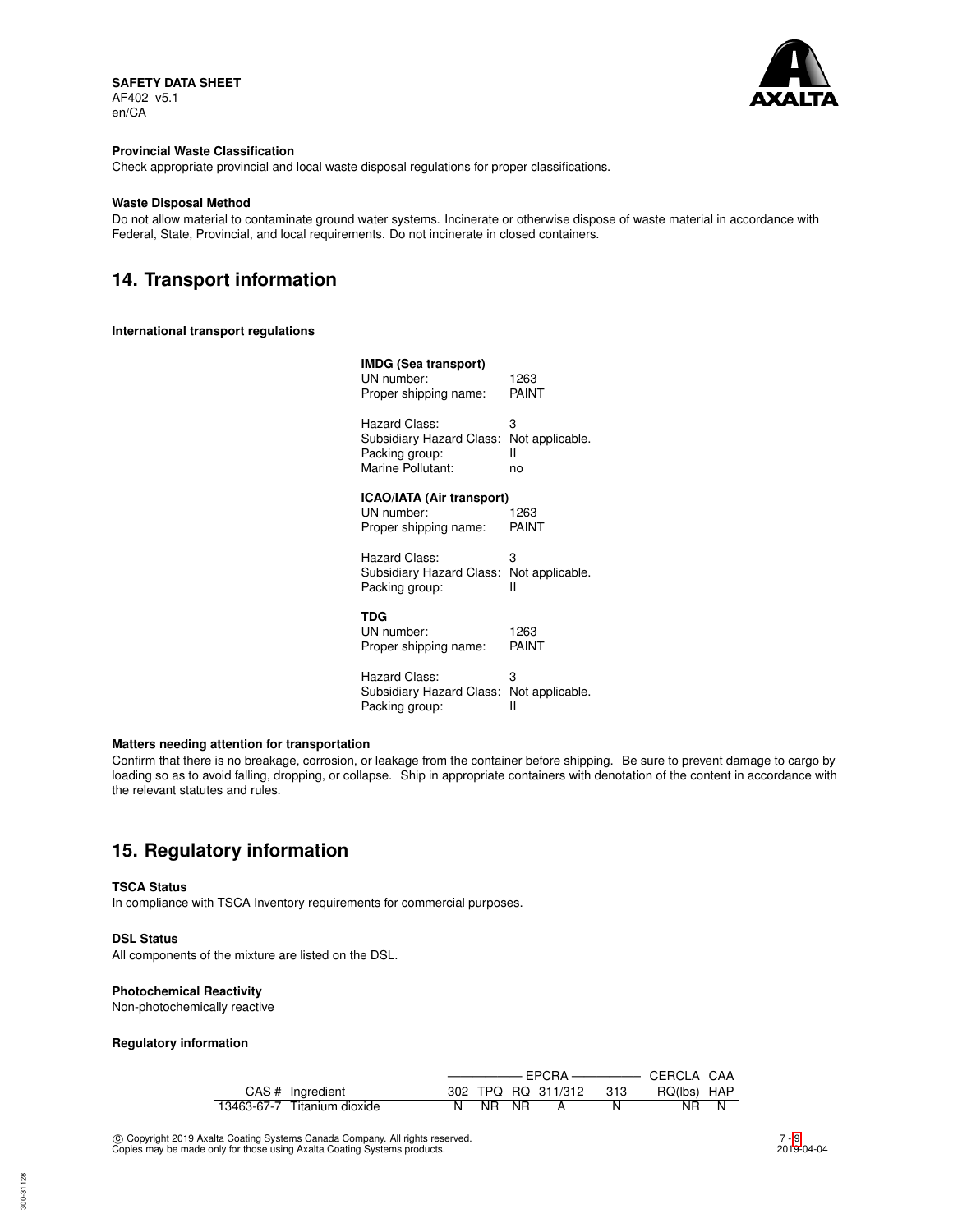

|                                                                                                                                                 |                                                                                                                                                                                                                                                |                                                                                      |   |                |                | EPCRA ————         |     | CERCLA CAA     |   |
|-------------------------------------------------------------------------------------------------------------------------------------------------|------------------------------------------------------------------------------------------------------------------------------------------------------------------------------------------------------------------------------------------------|--------------------------------------------------------------------------------------|---|----------------|----------------|--------------------|-----|----------------|---|
|                                                                                                                                                 |                                                                                                                                                                                                                                                | CAS # Ingredient                                                                     |   |                |                | 302 TPQ RQ 311/312 | 313 | RQ(lbs) HAP    |   |
|                                                                                                                                                 | 123-86-4 Butyl acetate                                                                                                                                                                                                                         |                                                                                      | N | NR.            | NR.            | A, C, F            | N   | <b>NR</b>      | N |
|                                                                                                                                                 |                                                                                                                                                                                                                                                | 103-09-3 2-ethylhexyl acetate                                                        | N | N <sub>R</sub> | N <sub>R</sub> | A,F                | N   | N <sub>R</sub> | N |
|                                                                                                                                                 |                                                                                                                                                                                                                                                | 110-43-0 Methyl amyl ketone                                                          | N | NR.            | NR.            | A.C.F              | N   | N <sub>R</sub> | N |
|                                                                                                                                                 |                                                                                                                                                                                                                                                | 67-64-1 Acetone                                                                      | N | N <sub>R</sub> | N <sub>R</sub> | A, C, F            | N   | 5,000          | N |
|                                                                                                                                                 |                                                                                                                                                                                                                                                | 41556-26-7 Bis(1,2,2,6,6-pentamethyl-<br>4-piperidinyl) sebacate                     | N | NR.            | NR.            | A,F                | N   | NR.            | N |
|                                                                                                                                                 |                                                                                                                                                                                                                                                | 82919-37-7 Decanedioic acid, methyl<br>1,2,2,6,6-pentamethyl-4-<br>piperidinyl ester | N | NR NR          |                | N                  | N   | <b>NR</b>      | N |
|                                                                                                                                                 |                                                                                                                                                                                                                                                | 1445-45-0 Trimethyl orthoacetate                                                     | N | NR NR          |                | <b>NA</b>          | N   | <b>NR</b>      | N |
| Key:                                                                                                                                            |                                                                                                                                                                                                                                                |                                                                                      |   |                |                |                    |     |                |   |
| <b>EPCRA</b>                                                                                                                                    | Emergency Planning and Community Right-to-know Act (aka Title III, SARA)                                                                                                                                                                       |                                                                                      |   |                |                |                    |     |                |   |
| 302                                                                                                                                             |                                                                                                                                                                                                                                                | Extremely hazardous substances                                                       |   |                |                |                    |     |                |   |
| 311/312 Categories<br>$F =$ Fire Hazard<br>$A = Acute$ Hazard<br>$R =$ Reactivity Hazard<br>$C =$ Chronic Hazard<br>P = Pressure Related Hazard |                                                                                                                                                                                                                                                |                                                                                      |   |                |                |                    |     |                |   |
| 313 Information                                                                                                                                 | Section 313 Supplier Notification - The chemicals listed above with<br>a 'Y' in the 313 column are subject to reporting requirements of<br>Section 313 of the Emergency Planning and Community<br>Right-to-Know act of 1986 and of 40 CFR 372. |                                                                                      |   |                |                |                    |     |                |   |
| <b>CERCLA</b><br><b>HAP</b><br><b>TPQ</b><br><b>RQ</b><br><b>NA</b><br><b>NR</b>                                                                | Comprehensive Emergency Response, Compensation and Liability Act of 1980.<br>Listed as a Clean Air Act Hazardous Air Pollutant.<br>Threshold Planning Quantity.<br><b>Reportable Quantity</b><br>not available<br>not regulated                |                                                                                      |   |                |                |                    |     |                |   |

# **16. Other information**

HMIS rating H: 2 F: 3 R: 0

Glossary of Terms:

ACGIH | American Conference of Governmental Industrial Hygienists.

- IARC | International Agency for Research on Cancer.<br>
NTP | National Toxicology Program.
- NTP National Toxicology Program.<br>OEL Cocupational Exposure Limit
- Occupational Exposure Limit
- OSHA | Occupational Safety and Health Administration.<br>STEL | Short term exposure limit
- STEL Short term exposure limit<br>TWA Time-weighted average.
- Time-weighted average.
- PNOR | Particles not otherwise regulated.
- PNOC | Particles not otherwise classified.

NOTE: The list (above) of glossary terms may be modified.

Notice from Axalta Coating Systems :

The document reflects information provided to Axalta Coating Systems by its suppliers. Information is accurate to the best of our knowledge and is subject to change as new data is received by Axalta Coating Systems. Persons receiving this information should make their own determination as to its suitability for their purposes prior to use.

The information on this Safety Data Sheet relates only to the specific material designated herein and does not relate to use in combination with any other material or in any process.

SDS prepared by: Axalta Coating Systems Regulatory Affairs